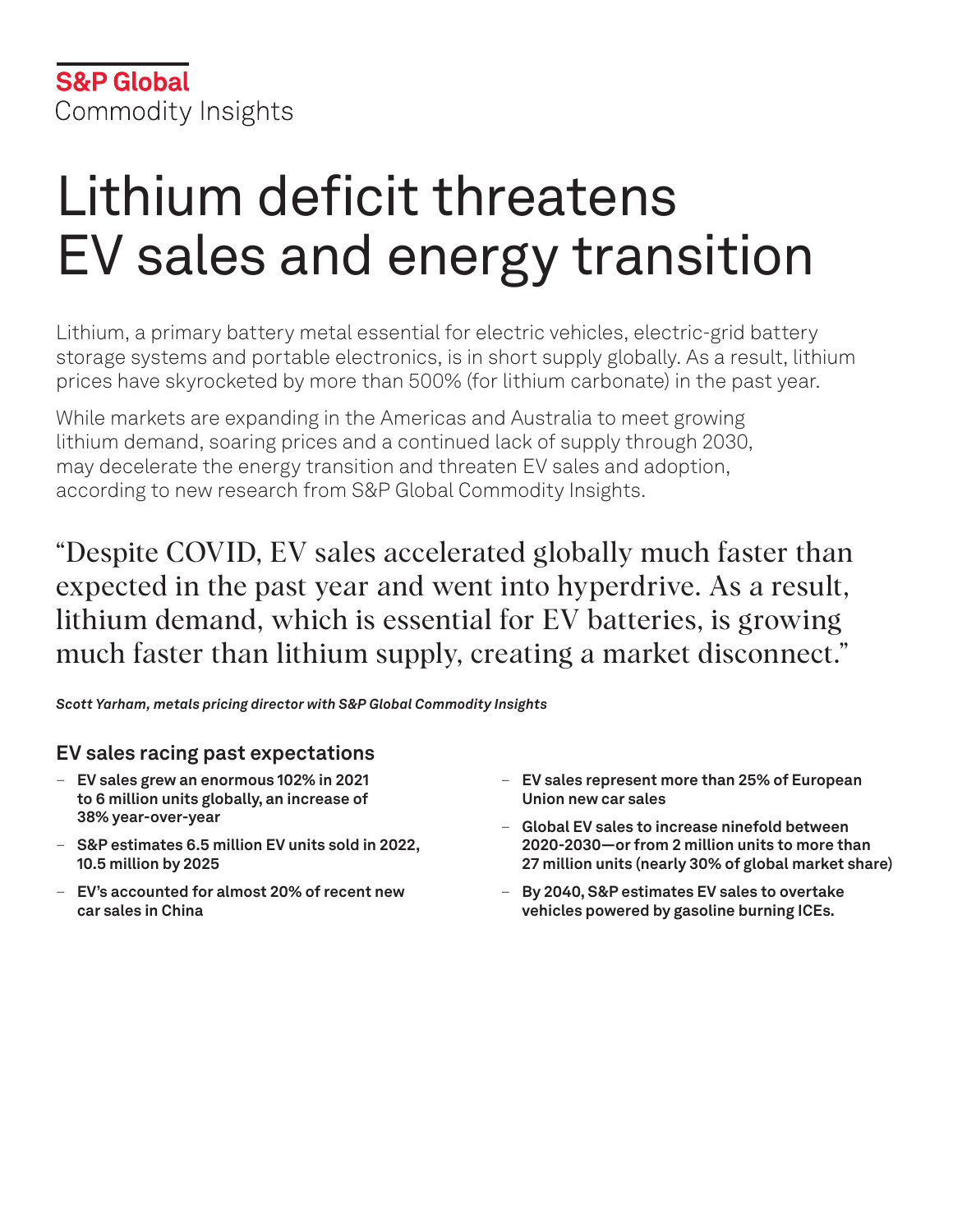

# Plug-in Passenger Light Duty Electric Vehicle Sales - World

Source: Research & Insights by S&P Global Commodity Insights, Future Energy Outlooks

# **Producers announcing new projects, but challenged by financing and time**

As demand soars, lithium producers are announcing expansion projects and new plans, however, financing and permitting are significant hurdles to lithium supply expansion, as smaller producers typically have financing hurdles and new projects often take 10 years or more to get to production, Yarham said. If lithium supply does not increase and battery metals costs do not decline significantly in the coming years, EV sales may be threatened.

"Falling battery costs were expected to be key to the adoption of EVs, and costs were expected to drop as battery prices declined over time, but we are now seeing battery pack prices increase for the first time in more than a decade due to the incredible cost pressures on these battery components."

#### *Scott Yarham, S&P Global Commodity Insights*

# **Tesla and others seek diversity of supply to reduce dependence on China**

China currently controls more than 80% of the global battery metals market due to its leadership in refining

and upgrading of the basic metal resources. Leaders in many countries, keenly aware that their industrial sectors are increasingly dependent upon a group of essential minerals and metals to produce a host of products, have made lithium (and other battery metals) supply security a top priority. Australia and the U.S. have made it a priority to increase mining of these resources, but also to invest in metals refining, to reduce their uncomfortable dependency on China for lithium processing.

As with governments, lithium and battery metals supply and their costs are a key concern for technology, automotive, and other industrial companies in the U.S., Europe, and Asia.

Tesla said it will be "intensely focused" on cost reduction in 2022 by resourcing or redesigning components, and increasing manufacturing efficiencies, saying there is a "need for material diversification." This was a point made in our recent *S&P Global Commodity Insights Energy Transition Report on Battery Metals and Implications for EV Sales*. Tesla and other EV manufacturers want supply diversity—not to be beholden to a single supplier, source, or even material. Many companies like Tesla are increasingly focused on supply regionalization, so resources are secured closer to their manufacturing facilities, with the goal of decreasing supply cost and risk.

This critical need for diversity of supply was evidenced by Tesla's Q3 2021 earnings call, where battery metals (lithium, nickel, cobalt) drove a significant part of the conversation. The company leaders spoke about volatility and substantial raw material "cost headwinds," particularly around volatile commodities and battery metals, which they said could continue to challenge their business in 2022. As a result, for approximately one-third of its global EV fleet, Tesla has changed its battery chemistries to lithium iron phosphate (LFP) a less expensive combination of metals that avoids the more expensive nickel and cobalt.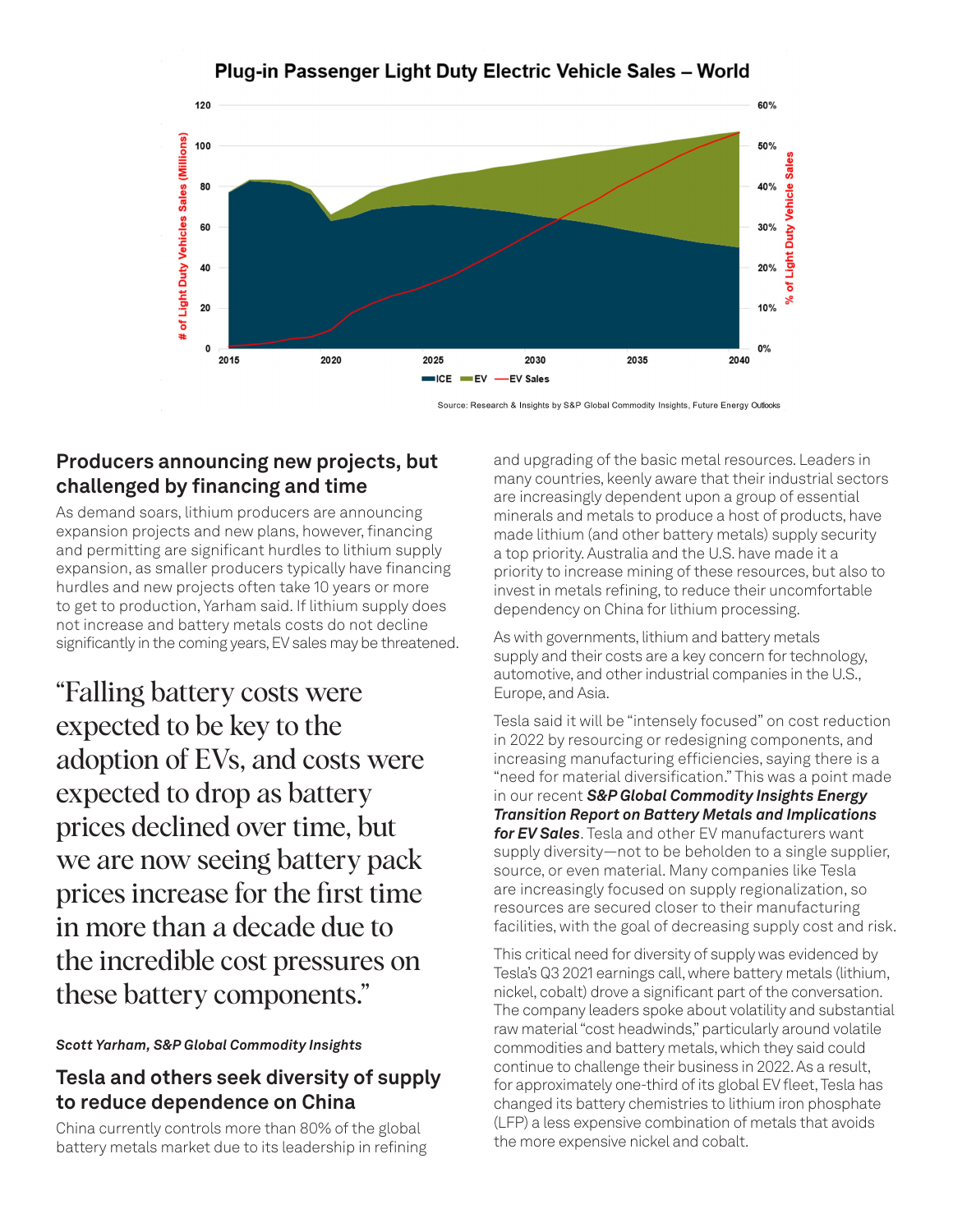# **Continued deficit will buoy lithium prices**

Due to the demand and supply disparity, the global lithium market has seen prices moving to new record highs almost daily and will remain strong during 2022, according to battery metals Research and Insights by S&P Global Commodity Insights and Market Intelligence.

- Seaborne lithium carbonate prices gained more than 650% since start of 2021
- Lithium hydroxide prices climbed more than 400% during the same period
- Platts pricing by S&P Global Commodity Insights assessed lithium carbonate at \$69,00/metric ton (mt) on March 1, a 30% increase month-over month of Feb. 1 pricing, which was \$53,000/mt

# **Supply deficit until 2030**

According to S&P Global Market Intelligence, lithium chemical supply is forecast to be 625,000 metric tons (mt) lithium carbonate equivalent (LCE) in 2022, up from 411,000 mt in 2020, and an estimated 505,000 mt in 2021.

Market Intelligence forecasts this will be met by chemical demand of 628,000 mt LCE in 2022, up from 341,000 mt in 2020, and an estimated 506,000 mt by 2021. S&P Global Market Intelligence forecasts an ensuing deficit of 4,000 mt LCE in 2022, compared to an estimated deficit in 2021 of 1,000 mt, and a surplus of 70,000 mt LCE in 2020.

As a result, S&P Global Market Intelligence anticipates the continued deficit will allow lithium prices to remain strong in 2022. Supply issues could be softer in the second half of 2022, as some new projects and expansions are expected to come online, but S&P Global metals analysts believe 2022's final lithium balance will be a deficit, and that a price correction will not occur this year.

Alice Yu, senior analyst for battery metals at S&P Global Market Intelligence, said in a [Platts Future Energy Podcast](https://www.spglobal.com/commodity-insights/en/market-insights/podcasts/platts-future-energy/020822-battery-pack-costs-electric-vehicle-ev-price-lithium-metals-energy-transition) with colleague Henrique Ribeiro, S&P Global Commodity Insights Latin America metals analyst. According to MI's Yu, due to strong prices for lithium, financing for new lithium projects increased by nearly 260 percent in 2021, but the project execution time is a risk to supply.

"Financing is key for a new pipeline of lithium. High prices are increasing investments, but if projects are not executed on time, the supply deficit will intensify. We do not see enough projects coming

# online in 2022 to meet demand and expect a deficit through the end of the year."

#### *Alice Yu, senior analyst for battery metals at S&P Global Market Intelligence*

Even well-capitalized major lithium companies have struggled to meet their expansion targets and new producers have seen their project timelines extended in many cases due to COVID and related supply chain issues. This is confirmed with Platts pricing by S&P Global Commodity Insights' comparison between the expected supply and the expected demand until 2030, which shows that supply should not reach the projected 2 million mt demand by the end of the decade.

To run the analysis, S&P Global Commodity Insights divided the projects into three levels depending on when they should reach the nameplate capacity, considering the best-case scenario. Even if all projects are perfectly executed, a lithium supply deficit of .22 million mt is likely by 2030. Lithium projects take considerable time and effort to gain government, community, and environmental approvals and permits, as well as funding, Yarham said, which makes net-new greenfield projects unlikely to ease supply tightness in the near-term.



Click here [to see the full-sized infographic.](https://www.spglobal.com/commodity-insights/PlattsContent/_assets/_images/latest-news/20220126-infographic-the-lithium-deficit-roadmap.jpg)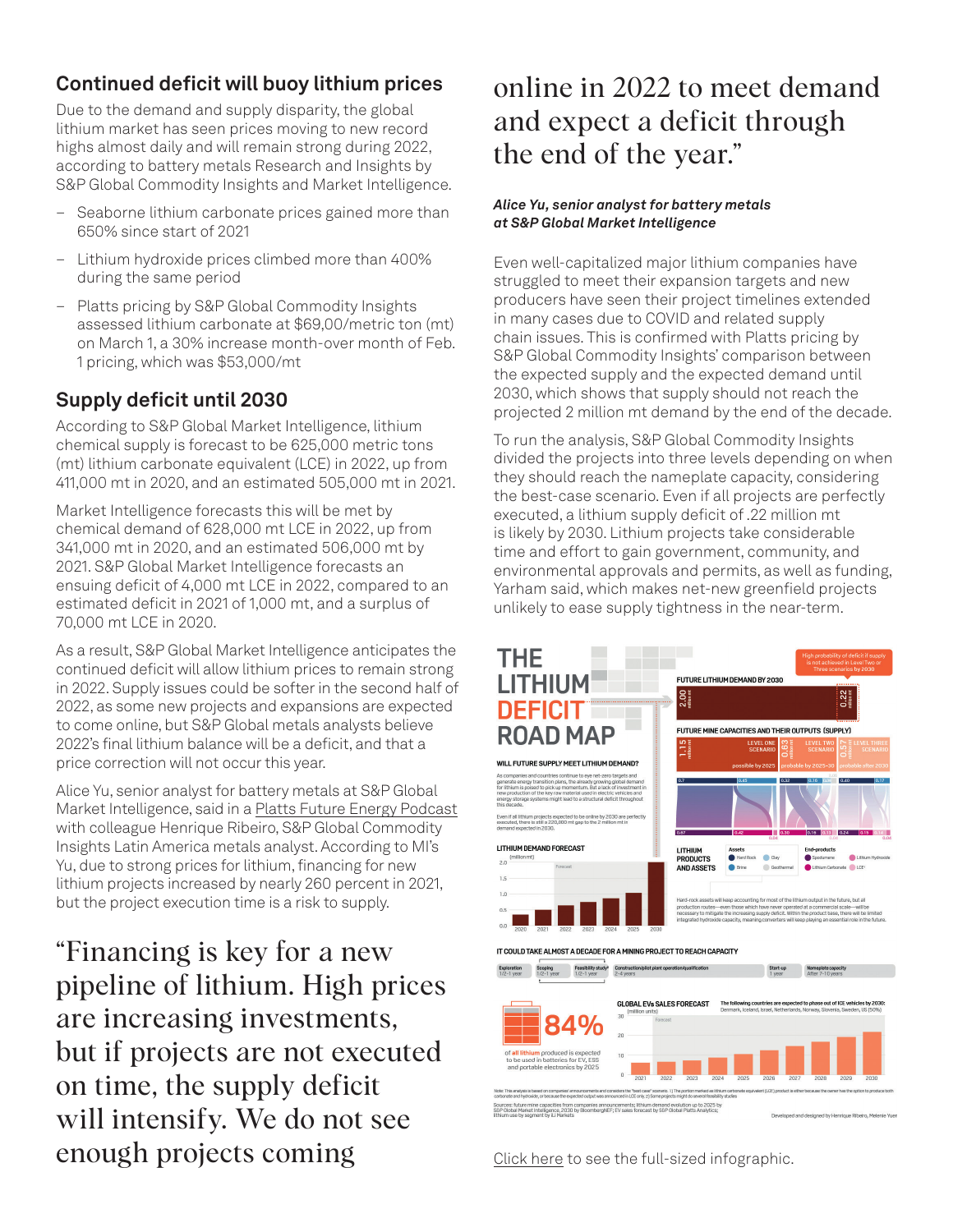Global lithium producers are also facing greater pressure from communities near proposed mining projects to deliver greater environmental oversight and ESG accountability. At the same time, with lithium and battery metals values soaring, governments in metal-rich countries are reexamining their mining and contractual contracts for lithium and other battery metals.

# **Global Estimated Lithium Resources (not production) \*, Top 10 Countries**

**Bolivia, 21 million tons**

**Argentina more than 19 million tons**

**Chile nearly 10 million tons**

**U.S. nearly 8 million tons**

**Australia nearly 7 million tons**

**China 5 million tons**

**Congo (Kinshasa) 3 million tons**

**Canada 3 million tons**

**Germany nearly 3 million tons**

**Mexico nearly 2 million tons**

**Source: U.S. Geological Survey, 2021.**

\*According to the U.S.G.S., other countries with approximately 1 million tons or less of lithium resources each include Czechia, Serbia, Peru, Mali, Zimbabwe, Brazil, Spain, Portugal, Ghana, Austria, Finland, Kazakhstan, and Namibia. **Resources do not equal production. Australia leads global production.**

#### **Expanded supply on horizon in Australia, Argentina, and Chile**

Lithium is typically found in brine deposits, but can also be found in geothermal brines, clay deposits and in hard rock. Lithium brines are accumulations of saline groundwater that are enriched in dissolved lithium, and typically found in closed basins in arid regions. Five mineral operations in Australia, two brine operations each in Argentina and Chile, and two brine and one mineral operation in China accounted for the majority of world lithium production in 2021, according to the U.S.G.S. (China refines much of the world's lithium production, especially that mined in Australia).

All existing suppliers of lithium are planning expansions to meet growing demand. Several lithium producers are planning to expand capacity for existing projects, while others are adding new projects to their portfolios. Most new capacity additions are expected from Argentina, Chile, and Australia, with Argentina expected to deliver most new capacity in the near-term. According to the lithium and cobalt outlook from S&P Global Market Intelligence, these three lithium powerhouses will supply nearly 92% of new global capacity in 2022.

In the case of project expansions, much of the additional volumes that have been announced are expected to be available in the second half of 2022, but COVID impacts on supply chains could threaten delivery of some of those capacities, according to Platts Analytics.

Additional, brine-based lithium projects are in various stages of development in Argentina, Bolivia, Chile, China, and the U.S., while mineral-based lithium sources are in various stages of development in Australia, Austria, Brazil, Canada, China, Congo (Kinshasa) Czechia, Finland, Germany, Mali, Namibia, Peru, Portugal, Serbia, Spain, and Zimbabwe. Lithium-clay sources are in various stages of development in Mexico and the U.S.

# AUSTRALIA, CHILE, ARGENTINA TO ACCOUNT FOR 91.1% OF LITHIUM RAW MATERIAL SUPPLY GROWTH IN 2022



Source: S&P Global Market Intelligence; Company announcements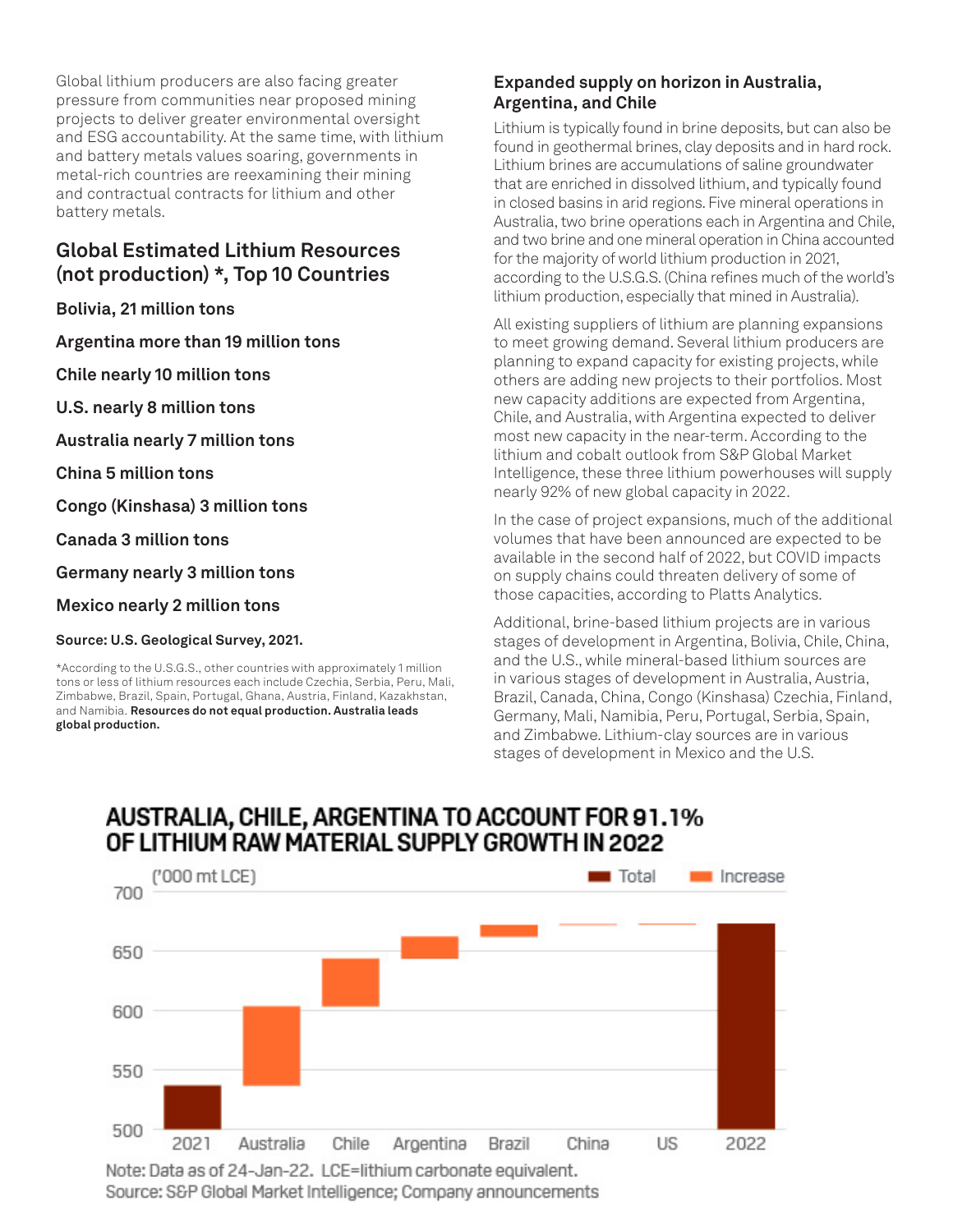#### **Global lithium producers—Australia leads, but Americas rising**

Australia leads global lithium production (although nearly 100 percent of its production is currently shipped to China for processing). Chile and Argentina are second and third, respectively, in terms of production. Brazil is

fourth, and China is fifth in terms of lithium production (refining is not considered here, otherwise it would move to number 1).

# LITHIUM RAW MATERIAL SUPPLY FORECAST TO RISE 132.2% OVER 2021-26, LED BY AUSTRALIA, CHILE, ARGENTINA



Note: Data as of 24-Jan-22. LCE=lithium carbonate equivalent. Source: S&P Global Market Intelligence; Company announcements

# **Australia**

#### **Production rank: 1—Produced more than 536,00 metric tons in 2021, \*according to S&P Global Market Intelligence**

Australia, like Chile, is one of the world's oldest and largest miners, and it has a well-established lithium sector in Western Australia, where it produces mostly spodumene, a mineral that contains lithium. Spodumene concentrate is an intermediate product, and without refining it has little value. Traditionally, Australia has shipped its spodumene production to China for refining into lithium carbonate or lithium hydroxide, but the country now has two spodumene refineries in construction that should come online in the second half of 2022, with more projects likely to follow.

"Adding lithium refining capacity is a natural step for Australia. Australian companies want to have more control over their finished product and seek to capture more of its value. For now, must of their spodumene production goes to China for refining, but eventually, Australians can refine it domestically and eventually send it straight to Europe."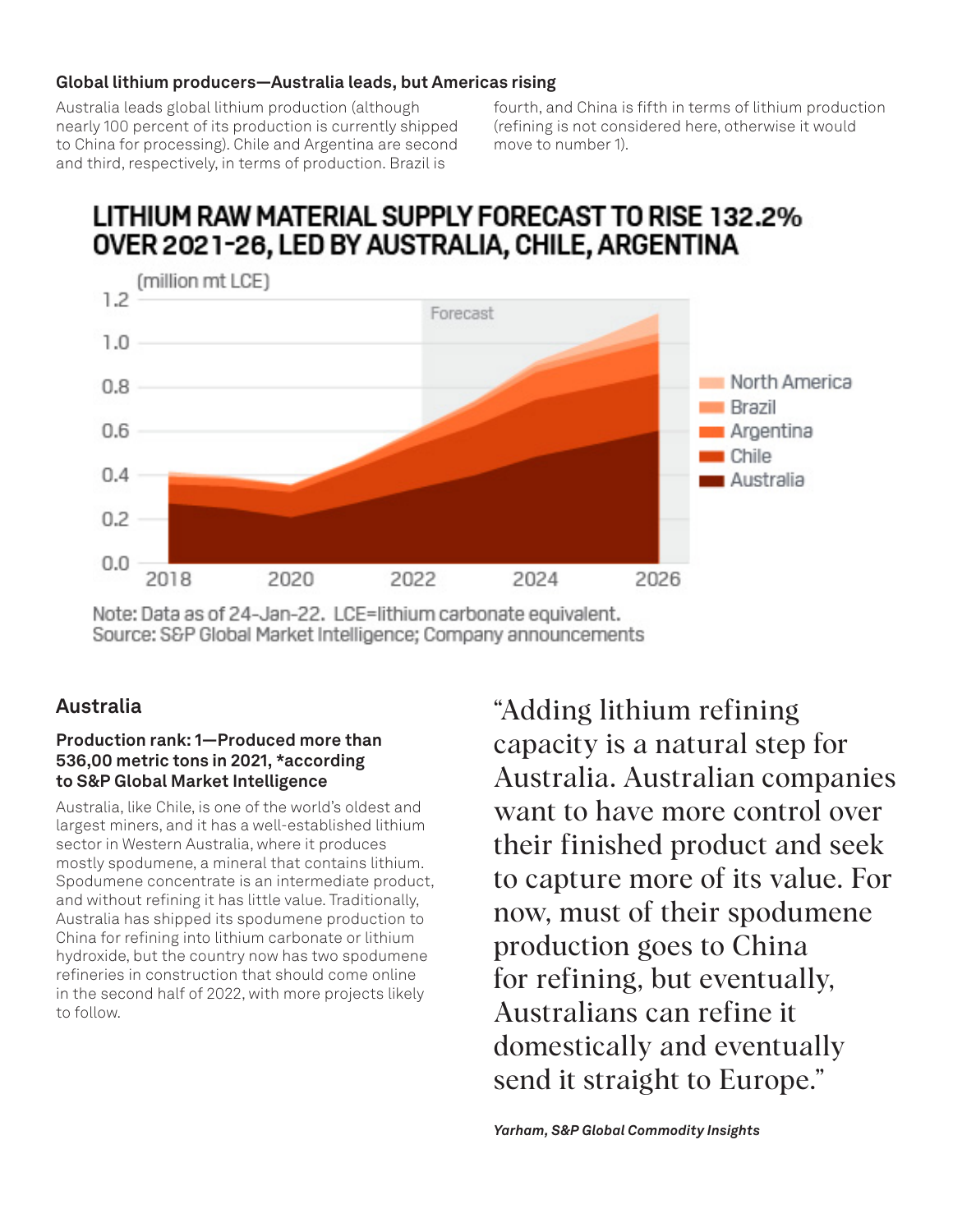Recently, Albemarle's MARBL joint venture with Minerals Resources in Western Australia announced plans to restart one of the Wodgina's mine three 250,000 mt/ year processing lines in Q3 2022. Pilbara Minerals is forecasting production capacity of approximately 180,000-200,000 mt/year from its Ngungaju plant at the Pilangoora operation in Western Australia from mid-2022, as it ramps up. This will complement existing production capacity from the adjacent Pilgan Plant, which is also increasing capacity from around 330,000mt/year to 360,000-380,000 mt/year through improvement works.

# **Chile**

#### **Lithium production rank: 2—\*Produced more than 603,000 metric tons in 2021**

Chile has a very established lithium market and was previously the world's largest lithium supplier before being surpassed by Australia. The Atacama is a desert region in Northern Chile and home to most of the country's lithium and copper production.

Lithium in Chile is extracted from underground reservoirs and pumped into evaporation ponds where the lithium salts are condensed. From there, they are gathered and transferred to a chemical processing facility where they are concentrated into lithium carbonate. The carbonate powder is then exported in bags via Chile's plentiful ports.

"Lithium brine assets in Chile are top-quality and low-cost, which makes them very attractive to buyers. Chile has been a mining country forever—it has free-trade agreements with most countries, a tremendous knowledge base, and transportation infrastructure, including plenty of ports—key considerations for these projects."

#### *Scott Yarham, S&P Global Commodity Insights*

SQM (Chilean company) and Albemarle are the primary lithium producers in Chile. Codelco, the Chilean stateowned mining company, is developing the Maricunga brine project, but it is still years away from production.

SQM expects to achieve 140,000 mt of total lithium production in 2022 from its Chilean brine operation and is targeting a total capacity of 180,000 mt for 2023. These represent increases of approximately 40,000 mt/year for 2022 and 60,000 mt/year, respectively, from 2021.

In Chile, lithium resources are controlled by the government, which just launched a new round for lithium licenses. Five companies participated in the tender, including Albemarle and SQM—the only two companies with licenses to mine lithium in the country besides the state company. Others included nitrates miner Cosavach, Chinese electric-vehicle producer BYD, and mining firm Servicios y Operaciones Mineras del Norte S.A.

The Ministry awarded two lithium exploration and production licenses in the tender to BYD and Servicios Y Operaciones Mineras del Norte S.A., the Chilean Mining Ministry said in a statement Jan. 12. The ministry said it had awarded contracts to produce 80,000 mt of lithium metal equivalent each. The companies made the two highest bids in the tender, offering \$61 million and \$60 million, respectively, for the rights to explore for lithium.

The Chilean government had originally planned to award five contracts for 80,000 metric tons (mt) each. However, Chile's president-elect, Gabriel Boric, elected in December 2021 in a landslide, called for the tender to be suspended so his administration could study its consequences. The left-aligned politician, who took office in March, has called for the creation of a national lithium company to develop Chile's mineral and downstream industries.

# **Argentina**

# **Lithium production rank: 3—\*Produced nearly 644,000 metric tons in 2021**

Argentina is quickly becoming a key supplier for lithium (carbonate from brine) production, and its resource potential, combined with greater flexibility for investment, is attractive to many potential investors and its production is expected to grow considerably. Currently Argentina has two operators mining lithium—Allkem and Livent, but interest in the country's lithium resources is significant, with numerous junior players coming in and Chinese companies taking an active role in Argentinean lithium development.

By 2025, Argentina could surpass Chile as a producer of lithium, but that will largely depend on the speed with which Chilean projects can come online, S&P Global battery metals experts say. The Argentine lithium projects are all brine projects and are concentrated in the country's northern region of Salta.

The quality of Argentina's lithium resources is as good as those in Chile, and the country lacks the infrastructure Chile has, but Argentina does not require a license concession for lithium operators to search for resources in the country.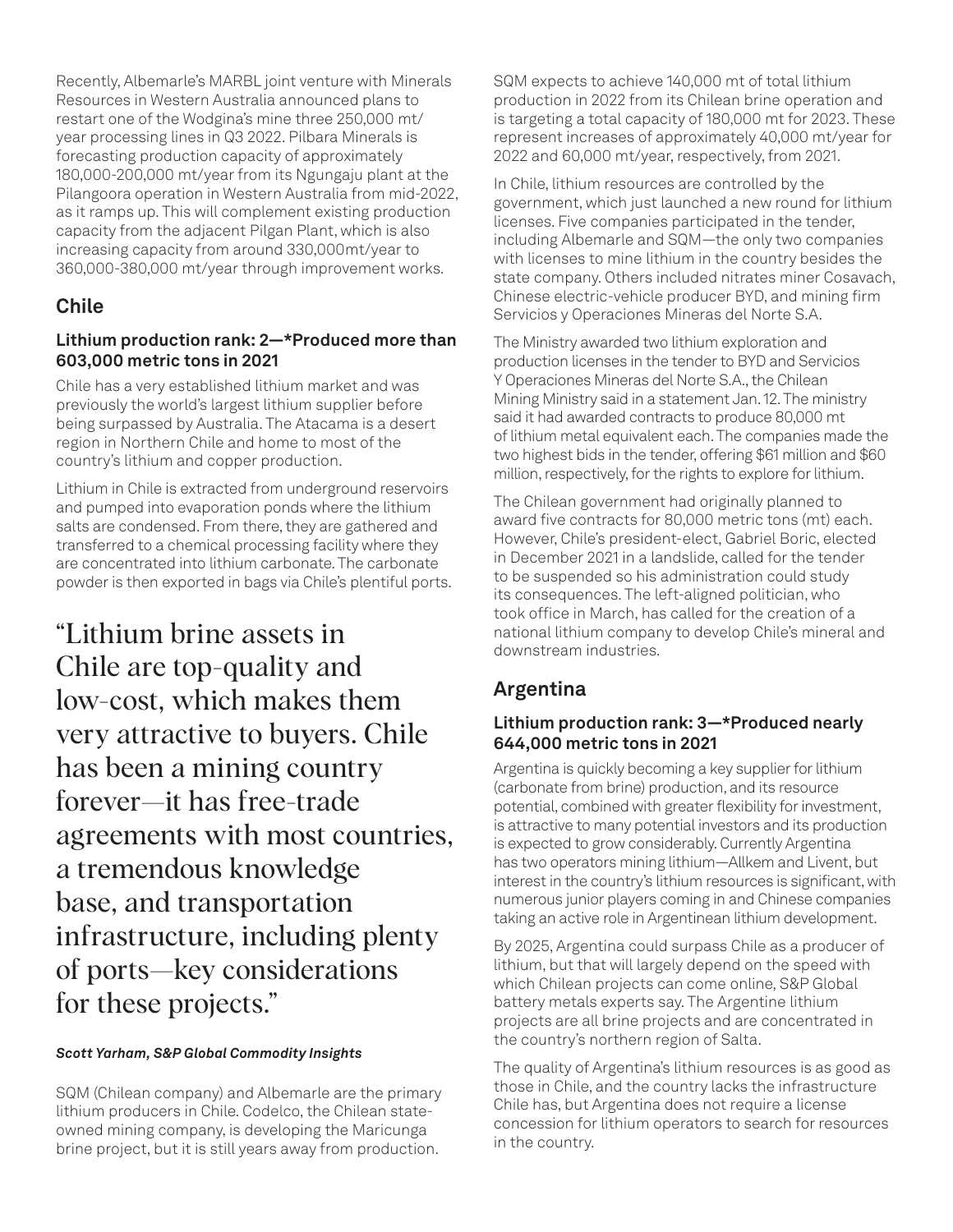"Less steps are required to secure the opportunity to explore in Argentina, which is attractive to those seeking to enter the country's lithium sector."

#### *Scott Yarham, S&P Global Commodity Insights*

In addition to attracting new exploration activity, the country's existing producers are expanding their production efforts in Argentina. Livent is adding an initial 10,000 mt lithium carbonate in Argentina, although this is only due to reach commercial production in the first quarter of 2023, with another 10,000 mt to be added in the second phase by the end of 2023. Livent has its production base in Argentina, but its carbonate is refined in the U.S., where its principal customer is the automaker Tesla.

The 25,000 mt/year Stage 2 expansion of Allkem's Olaroz brine project in Argentina is continuing and is expected to be completed during the first half of 2022. Production at the 25,000 mt/year expansion is slated for the second half, bringing the project's total capacity to 42,500 mt/ year. New Argentinian projects should also start in 2023, including Lithium Americas' 40,000 mt/year carbonate operation.

# **China**

#### **Lithium Production Rank: 4—\*Produced nearly 672,000 metric tons in 2021**

China is considered fourth in terms of lithium production (producing both brine and hard rock), but due to the fact it refines nearly 100 percent of Australian production, it would be ranked number one if processing was considered.

GO<sub>DEEPER</sub>

# **U.S. (production not ranked)**

The only U.S. lithium production currently resides in Nevada, but other states have resource potential or past production. According to the U.S. G.S., lithium resources can be found in the tin-spodumene belt of the Carolinas, which was first developed during World War II. Prior to the war, South Dakota was the chief source of lithium minerals, and the state's deposits still contain significant reserves. Lithium from brines has been produced in California since 1938. Other states containing lithium reserves include New Mexico, Colorado, Wyoming, Utah, Connecticut, Maine, and Massachusetts. Lithium exploration is also currently underway in Texas.

Livent resumed its expansion plan in the U.S. and will add 5,000 mt of lithium hydroxide capacity at its Nevada operations, which is expected to reach commercial production by Q3 2022.

Growing anti-mining activism is challenging U.S. lithium production potential. This activism may force Americans to make a choice regarding investments in materials necessary to enable the energy transition and reduce the climate impacts from emissions, which most American consumers appear to support. The Thacker Pass Lithium Project in Nevada is currently being discussed, but it is being disputed by activists.

While higher, new sustained prices for lithium are driving new project announcements, it is difficult to estimate how quickly many of those projects will come online or when the supply and demand gap will begin to close. This is due, in part, to the long cycles for approvals, financing, and development. Despite the positive signs of new projects being announced, the key challenge for EV automakers and battery suppliers that is underinvestment in new resources means the lithium market is on a much slower road to ramp up than is EV production, and for much of 2022 and 2023, the roads for both will mean less than a smooth ride for battery and EV manufacturers.

#### **Learn more about S&P Global Commodity Insights:**

- [Lithium price assessments and methodology](https://www.spglobal.com/commodity-insights/en/our-methodology/price-assessments/metals/china-lithium-assessment)
- [Energy Transition Service](https://www.spglobal.com/commodity-insights/en/products-services/energy-transition)